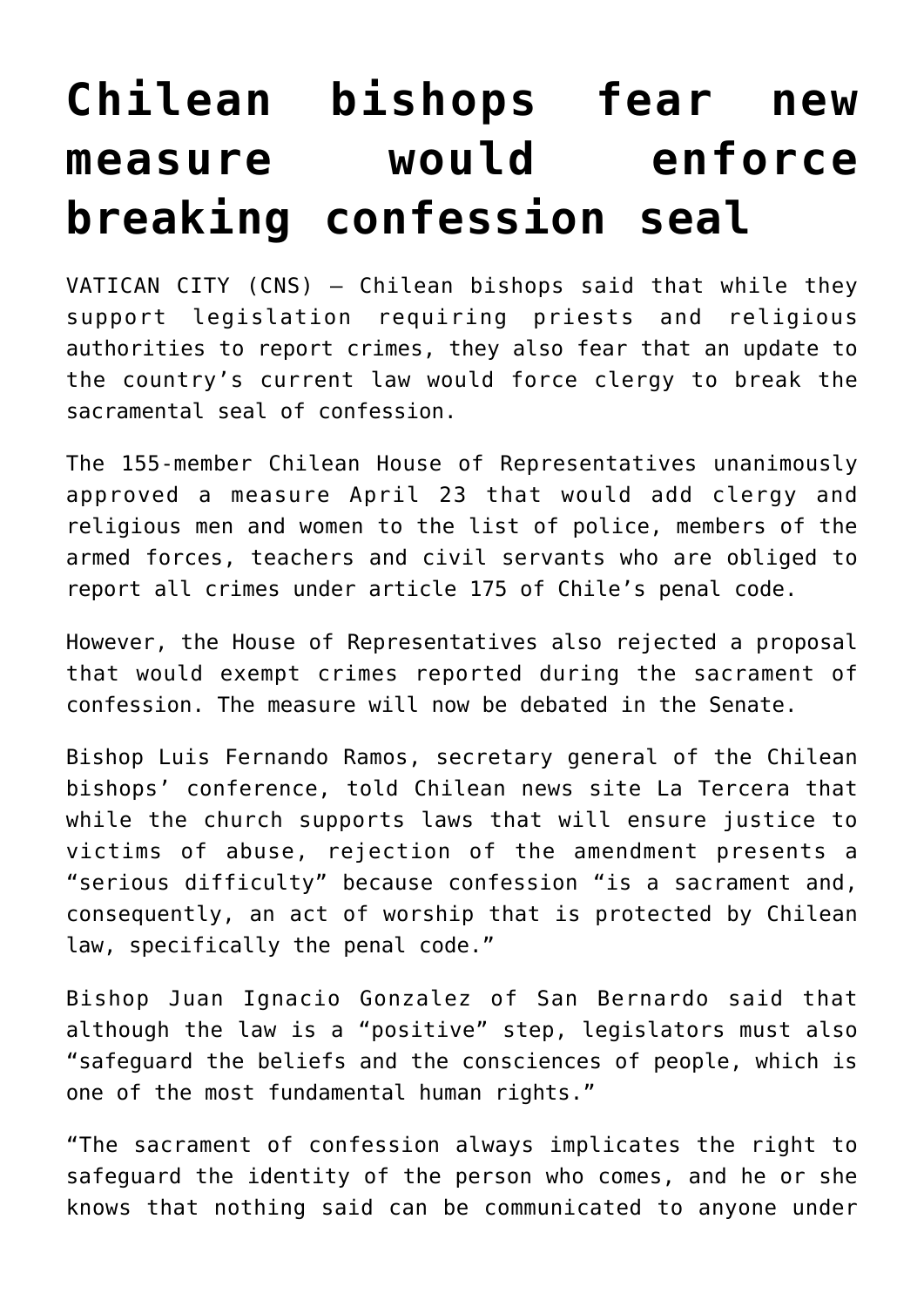any circumstance," Bishop Gonzalez told La Tercera.

Father Ricardo Morales, apostolic administrator of Puerto Montt, said that priests cannot "violate the conscience of a person who manifests his or her sins before God."

However, he added, priests have the tools so that "a person who confesses a situation of abuse of a minor, for example, is not given absolution or not forgiven unless they report the crime" to authorities.

The updated law was first proposed in 2018 after Pope Francis wrote to Catholics in Chile expressing shame for the church's failure to listen to and defend survivors of clerical sexual abuse.

In the letter, the pope denounced the "culture of abuse and cover up" that not only allowed sexual abuse to occur but also "considered a critical and questioning attitude as betrayal."

Rep. Raul Soto, main sponsor of the updated law, told La Tercera that the proposal to exempt offenses reported in confession was rejected to emphasize the responsibility of religious authorities to report crimes and that priority must be given to victims.

"I believe that there is a very strong political majority that considers that, even under the seal of confession, there should exist the obligation to place all evidence at the disposal of the criminal justice system," Soto said.

According to the Code of Canon Law, the seal of confession "is inviolable," and it is absolutely forbidden for a confessor to betray in any way a penitent in words or in any manner and for any reason.

Pope Francis made it clear that the privacy of one's conscience before God, also known as the internal forum, must always be protected in the sacrament of confession.